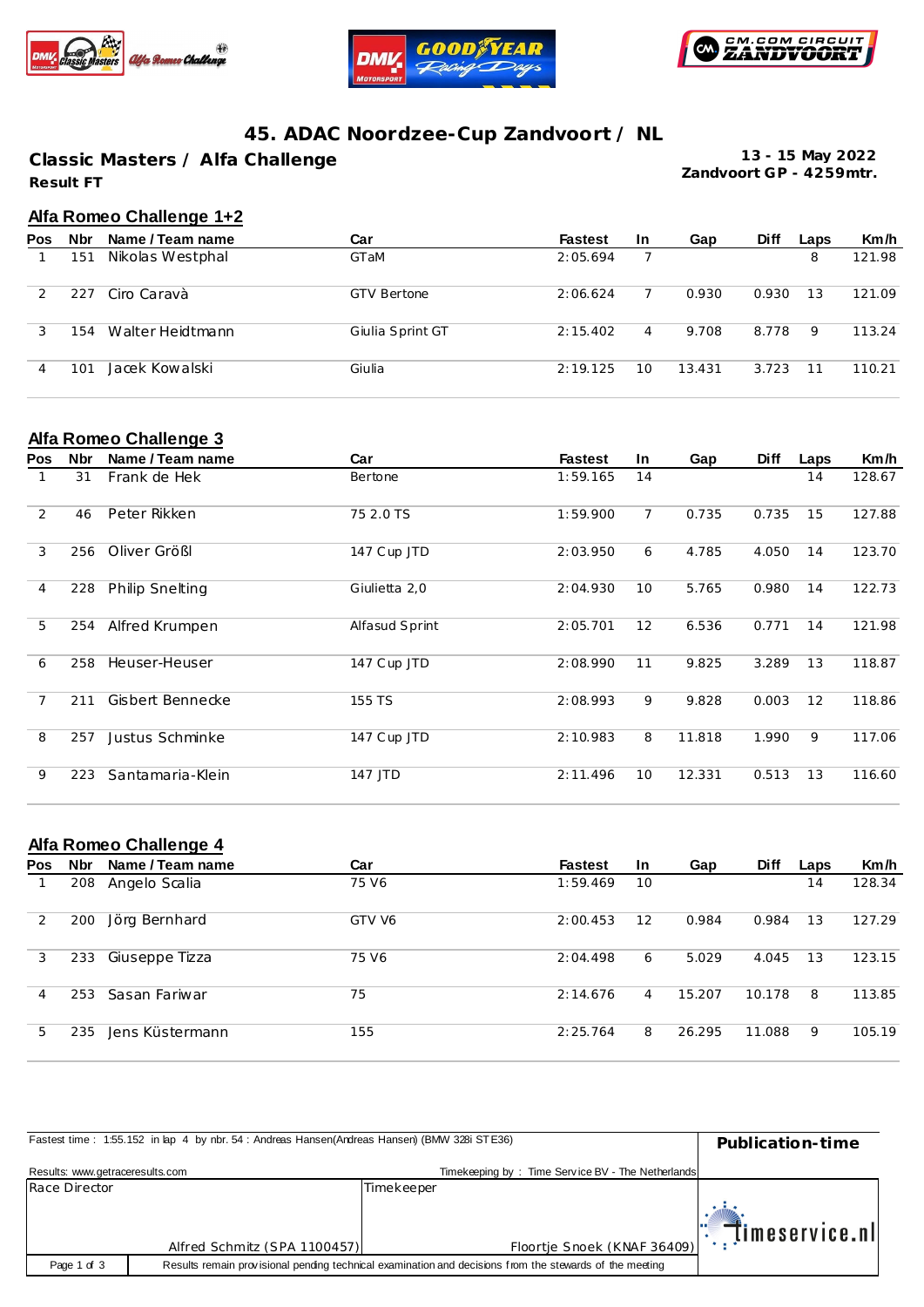





# **45. ADAC Noordzee-Cup Zandvoort / NL**

**Result FT Classic Masters / Alfa Challenge**

**13 - 15 May 2022 Zandvoort GP - 4259mtr.**

### **Alfa Romeo Challenge 5**

| <b>Pos</b> | Nbr | Name / Team name     | Car       | Fastest  | -In | Gap   | <b>Diff</b> | Laps | Km/h   |
|------------|-----|----------------------|-----------|----------|-----|-------|-------------|------|--------|
|            | 289 | Mark Schnyder        | 75 2.0 TB | 1:58.685 |     |       |             | 1つ   | 129.19 |
|            |     | 205 Karl-Heinz Meyer | 156       | 2:03.640 |     | 4.955 | 4.955       | -12  | 124.01 |

#### **Alfa Romeo Challenge 6**

| <b>Pos</b> | Nbr | Name / Team name | Car      | <b>Fastest</b> | <b>In</b> | Gap   | <b>Diff</b> | Laps | Km/h   |
|------------|-----|------------------|----------|----------------|-----------|-------|-------------|------|--------|
|            | 212 | Reiner Born      | 156 C up | 2:12.568       |           |       |             | 12   | 115.66 |
|            | 203 | Martin Müller    | 156      | 2:15.091       | 10        | 2.523 | 2.523       | 13   | 113.50 |

#### **Classic Masters 1**

| <b>Pos</b> | Nbr | Name / Team name                  | Car       | <b>Fastest</b> | <b>In</b> | Gap    | <b>Diff</b> | Laps | Km/h   |
|------------|-----|-----------------------------------|-----------|----------------|-----------|--------|-------------|------|--------|
|            |     | Thomas Roth<br>RAS Motorsport     | Lada 2105 | 2:19.793       | 10        |        |             | 13   | 109.68 |
|            | 33  | Uwe Hahn<br>RAS Motorsport        | Lada      | 2:22.784       | 4         | 2.991  | 2.991       | 5    | 107.38 |
| 3          | 72  | Swen Landwehr<br>RAS Motorsport   | Lada      | 2:27.815       |           | 8.022  | 5.031       | 12   | 103.73 |
| 4          | 84  | Eckard Nienhold<br>RAS Motorsport | Lada      | 2:30.818       | 3         | 11.025 | 3.003       | 4    | 101.66 |
| 5          | 75  | Marko Brenner<br>RAS Motorsport   | Lada      | 2:32.618       | 9         | 12.825 | 1.800       | 11   | 100.46 |

#### **Classic Masters 2**

| Pos | Nbr | Name / Team name | Car           | <b>Fastest</b> | -In | Gap    | Diff  | Laps | Km/h   |
|-----|-----|------------------|---------------|----------------|-----|--------|-------|------|--------|
|     | 501 | Ioannis Smyrlis  | BMW 318ti Cup | 2:02.827       | b   |        |       | 8    | 124.83 |
|     | 502 | Dennis Luca Voss | BMW 318ti Cup | 2:10.274       | 10  | 7.447  | 7.447 | 13   | 117.69 |
|     | 506 | Geiss-Bodin      | BMW 318ti Cup | 2:16.703       | 11  | 13.876 | 6.429 | 13   | 112.16 |

#### **Classic Masters 5**

| Pos | <b>Nbr</b> | Name / Team name                          | Car                    | <b>Fastest</b> | -In | Gap   | <b>Diff</b> | Laps | Km/h   |
|-----|------------|-------------------------------------------|------------------------|----------------|-----|-------|-------------|------|--------|
|     | 54         | Andreas Hansen                            | <b>BMW 328i ST E36</b> | 1:55.152       |     |       |             | 10   | 133.15 |
|     |            | André Jaschinski<br>Jaschinski Motorsport | BMW E30 4.0 V8         | 1:59.828       | 14  | 4.676 | 4.676       | 15   | 127.95 |
|     | 244        | Marc Frev                                 | <b>BMW 328iS</b>       | 1:59.880       | 13  | 4.728 | 0.052       | 15   | 127.90 |

|                                 | Fastest time: 1:55.152 in lap 4 by nbr. 54 : Andreas Hansen(Andreas Hansen) (BMW 328i STE36) |                                                                                                         |                                         |  |
|---------------------------------|----------------------------------------------------------------------------------------------|---------------------------------------------------------------------------------------------------------|-----------------------------------------|--|
| Results: www.getraceresults.com |                                                                                              | Timekeeping by: Time Service BV - The Netherlands                                                       |                                         |  |
| Race Director                   |                                                                                              | Timekeeper                                                                                              |                                         |  |
|                                 |                                                                                              |                                                                                                         | $\mathbb{E}[\mathbb{T}]$ imeservice.nlı |  |
|                                 | Alfred Schmitz (SPA 1100457)                                                                 | Floortje Snoek (KNAF 36409)                                                                             |                                         |  |
| Page 2 of 3                     |                                                                                              | Results remain provisional pending technical examination and decisions from the stewards of the meeting |                                         |  |